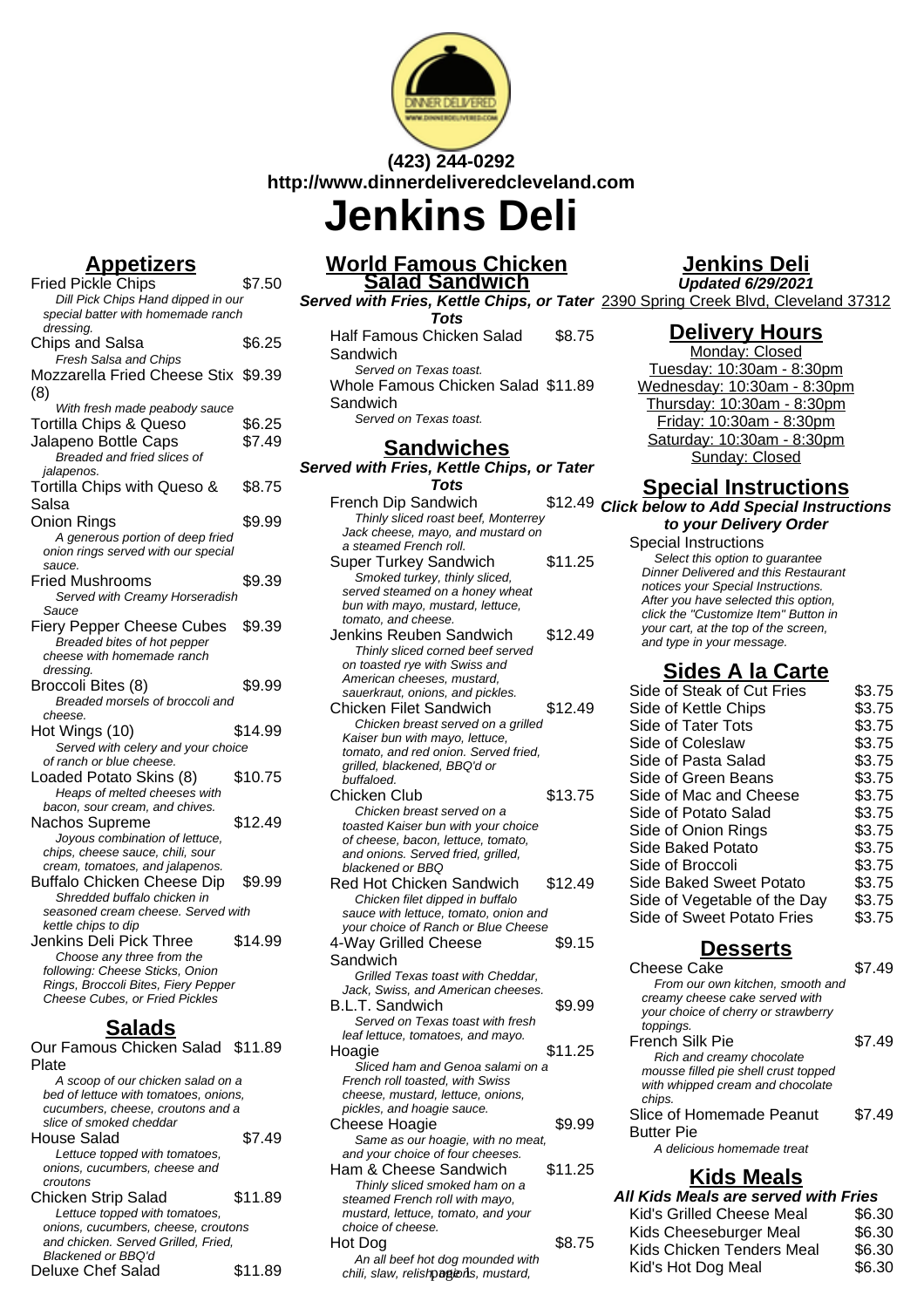Lettuce topped with tomatoes, onions, ham, turkey, cucumbers, egg, cheese and croutons Cup of Soup and Salad \$11.25 A Cup of Soup and A House Salad Baked Potato and Cup of Soup\$7.99 Baked Potato and House Salad 1.15 **Seasonal Salads** 

#### **Soups**

Vegetable Beef Soup A Classic Soup Cup of Vegetable Beef Soup \$4.39 Bowl of Vegetable Beef Soup \$6.89 Charlie's Momma's Chili A homemade dream come true Cup of Charlie's Momma's Chili\$4.39 Bowl of Charlie's Momma's Chili \$6.89 Chicken and Rice Soup "The Judge's favorite" Cup of Chicken Rice Soup \$4.39 Bowl of Chicken and Rice Soup\$6.89 Soup of the Day Jenkins makes a Fresh Soup everyday call up to find out today's special Cup of Soup of the Day \$4.39 Bowl of Soup of the Day \$6.89

### **Baskets**

**Served with Fries, Kettle Chips, or Tater Tots** Chicken Fingers Our famous chicken breast tenders

breaded and deep fried. Served with honey mustard or BBQ sauce. Half Order of Jenkins Chicken \$8.75

Fingers

Full Order of Jenkins Chicken \$12.49 **Fingers** 

Red Hot Chicken Fingers Our Famous Chicken Fingers, Dipped in

our delicious hot wing sauce. Served with your Choice of Dipping Sauce

Half Order of Red Hot Chicken \$8.75 **Fingers** 

Full Order of Red Hot Chicken \$12.49 Fingers

Popcorn Shrimp Succulent shrimp, hand tossed in our special breading. Served with coleslaw and cocktail sauce.

Half Order of Popcorn Shrimp \$8.75 Basket

Full Order of Popcorn Shrimp \$12.49 **Basket** 

#### Fish and Chips Basket

Mild white flaky nuggets, breaded and deep fried to a golden brown. Served with hushpuppies, tartar sauce, and a

| side of slaw.  |         |
|----------------|---------|
| Fish and Chips | \$13.75 |

#### **Dressings and Sauces**

| Side Cup of Ranch         | \$0.25 |
|---------------------------|--------|
| Side Cup of Honey Mustard | \$0.25 |
| Side Cup of 1000 Island   | \$0.25 |
| Side Cup of Bleu Cheese   | \$0.25 |
| Side Cup of Italian       | \$0.25 |
| Side Cup of Catalina      | \$0.25 |
| Side Cup of Balsamic      | \$0.25 |
| Vinaigrette               |        |

| urgers                                                                                                                              |         |
|-------------------------------------------------------------------------------------------------------------------------------------|---------|
| filled with chicken, bacon, lettuce,<br>tomatoes, and Jack and Cheddar<br>cheeses. Drizzled with ranch and<br>toasted on the grill. |         |
| A sundried tomato tortilla wrap                                                                                                     |         |
| Chicken Wrap                                                                                                                        | \$13.49 |
| mayo.                                                                                                                               |         |
| Jack cheese on a Kaiser bun with                                                                                                    |         |
| mushrooms, and melted Monterrey                                                                                                     |         |
| smothered in peppers, onions,                                                                                                       |         |
| Grilled breast of chicken                                                                                                           |         |
| Sandwich                                                                                                                            |         |
| Zippy Chippy Chicken                                                                                                                | \$13.75 |
| blackened.                                                                                                                          |         |
| sauce. Served fried, grilled, or                                                                                                    |         |
| onion, and choice of mayo or tartar                                                                                                 |         |
| French roll, with lettuce, tomato, red                                                                                              |         |
| A mild, white, flaky filet on a                                                                                                     |         |
| Fish Sandwich                                                                                                                       | \$13.75 |
| tomato, and mayo on wheat.                                                                                                          |         |
| Sliced ham, turkey, Swiss and<br>American cheeses, bacon, lettuce,                                                                  |         |
| <b>Super Club Sandwich</b>                                                                                                          | \$12.49 |
| and ketchup.                                                                                                                        |         |
|                                                                                                                                     |         |

**All burgers are served with Fries, Kettle Chips, or Tater Tots**

| 1/4 lb. Deli Hamburger             | \$8.75  |
|------------------------------------|---------|
| Ground black angus beef with all   |         |
| the trimmings. Served on a Kaiser  |         |
| bun.                               |         |
| 1/2 lb.Deli Hamburger              | \$12.49 |
| Ground black angus beef with all   |         |
| the trimmings. Served on a Kaiser  |         |
| bun.                               |         |
| <b>Buffalo Burger</b>              | \$16.25 |
| Ground buffalo with the works on a |         |

toasted honey wheat bun. "The Beast" Burger \$16.25 1/2 lb burger made with Wild Boar, elk, bacon, and Wagyu beef on a toasted bun. Served medium well or well done only Garden Burger **\$12.49** 

A natural, low fat vegetarian sandwich on a toasted honey wheat bun.

### **Pasta**

| <b>Served with One Side</b>          |         |
|--------------------------------------|---------|
| Chicken Alfredo                      | \$17.49 |
| Penne pasta and grilled chicken      |         |
| breast with creamy Alfredo sauce.    |         |
| Garnished with Parmesan Reggiano     |         |
| and Scallions.                       |         |
| Chicken Parmesan Pasta               | \$17.49 |
| Entree/ with a Side Salad            |         |
| Penne pasta topped with breaded      |         |
| chicken tenders, marinara sauce, and |         |
| mozzarella cheese.                   |         |
|                                      |         |
| <b>Chicken Entrees</b>               |         |

#### **All Chicken Entrees come with your choice of Two sides**

Jenkins Grilled Chicken Entree \$16.25 A fire grilled boneless chicken breast served over seasoned rice with herb butter sauce, Available blackened or BBQ'd.

Zippy Chippy Chicken Entree \$17.49 A boneless breast of chicken covered with grilled peppers, onions, and mushrooms. Topped with melted Monterrey Jack cheese. Flippin' Chicken Entree \$17.49 A BBQ'd boneless breast of chicken with bacon, melted Jack and

Cheddar cheeses, diced tomatoes, and chives.

**Grilled Entrees**

page 2

# Plain Kid's Corndog Meal \$6.30

#### **Jenkins Market** Chicken Salad 1/2 Pint World Famous Chicken \$6.39 Salad Pint of World Famous Chicken Salad \$9.95 Quart of World Famous Chicken Salad \$19.19 Spinach Dip Pasta Salad Pint of Pasta Salad \$5.49 Quart of Pasta Salad \$9.39 **Coleslaw** Pint of Coleslaw \$5.49 Quart of Coleslaw \$9.39

#### **Gallons of Tea**

| Gallon of Sweet Tea   | \$5.99 |
|-----------------------|--------|
| Gallon of Unsweet Tea | \$5.99 |